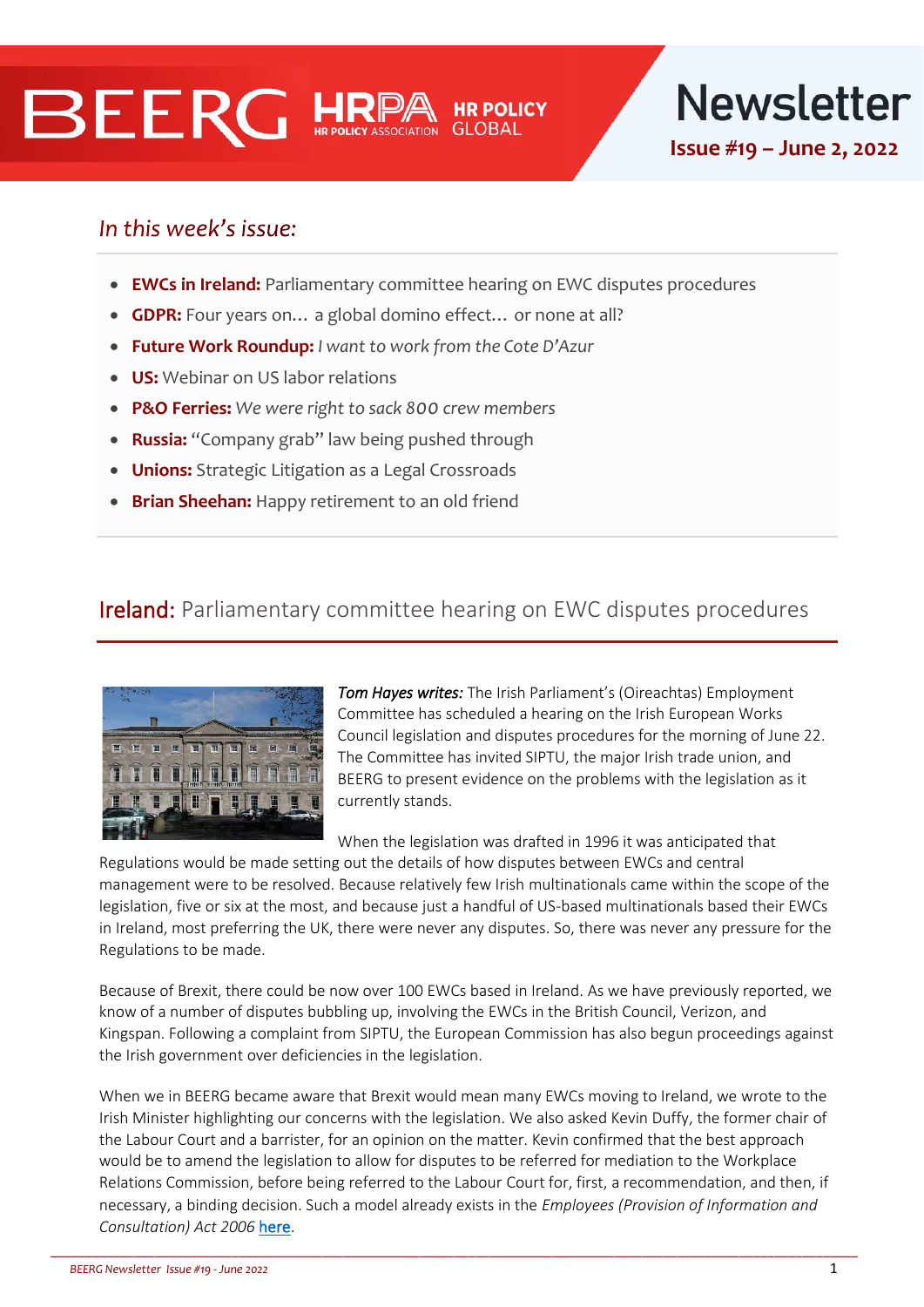A phased approach to dispute resolution would be preferable to what we have experienced in the UK, a jump from a dispute between an EWC/SNB and central management straight into court without any intermediary steps.

I plan to appear before the Committee in person on June 22. Should you have any comments or observations you would like to see us make to the Committee, email me a[t tom.hayes@beerg.com](mailto:tom.hayes@beerg.com) We can also furnish members with contact details of the Oireachtas Committee members if you would like to contact them direct in support of our call for the deficiencies to be addressed.

The hearing will be livestreamed. We'll circulate details near the event.

# **GDPR:** Four years on... a global domino effect... or none at all?

*Derek Mooney writes:* On May 25th, the GDPR celebrated its fourth anniversary! *Hip- Hip… nothing… OK then.* Amid a range of interesting and informative reviews of the impact GDPR has made on businesses, not just those whose sole function is data processing, and on regulatory systems, we came across these two articles – which could be said to come from either end of the spectrum.

The first comes from *Asélle [Ibraimova](https://www.reedsmith.com/en/professionals/i/ibraimova-aselle)* and *Sarah [O'Brien](https://www.reedsmith.com/en/professionals/o/obrien-sarah)* of Reed Smith and is entitled: [How the GDPR has](https://www.technologylawdispatch.com/2022/05/privacy-data-protection/the-fourth-anniversary-of-the-gdpr-how-the-gdpr-has-had-a-domino-effect/#page=1)  [had a domino effect.](https://www.technologylawdispatch.com/2022/05/privacy-data-protection/the-fourth-anniversary-of-the-gdpr-how-the-gdpr-has-had-a-domino-effect/#page=1) In it they look at how over twenty countries (outside the EU) have used GDPR as a model to shape their own rules on the handling of personal data and considers how certain elements of the GDPR have been or are being adopted in different countries.

The other article comes from Max Schrem's None of Your Business (NOYB) data privacy group and takes the contrary view, claiming instead that [GDPR has not changed a culture of non-compliance](https://noyb.eu/en/statement-4-years-gdpr?mtc=mu) and that a large part of the data industry has learned to live with GDPR without actually changing practices. It concludes that more must be done on enforcement and that it is up to privacy activists, such as NOYB to do more.

# Future Work Roundup: *I want to work from the Cote D'Azur?*



The French bank BNP Paribas is being sued by a former regional director who says she was left with no choice but to quit after her request to work remotely from the French Riviera, where her husband had got a new job, was vetoed.

Sandrine Sustar, who was based in the northern French city of Lille, argues that working from home was not problematic during Covid-19 lockdowns and there was no reason to prevent

her from doing so from the south of France.

"She was offering to come back to the office once a week at her own costs," Sustar's lawyer, Eva Nabet, said at a Paris employment tribunal hearing. "But the company refused." Sustar says the bank's stance forced her to resign and she is seeking about €100,000 (\$107,000) under a legal procedure that enables workers to collect unfair dismissal compensation if they can demonstrate that their employer's behaviour was so unreasonable they couldn't stay.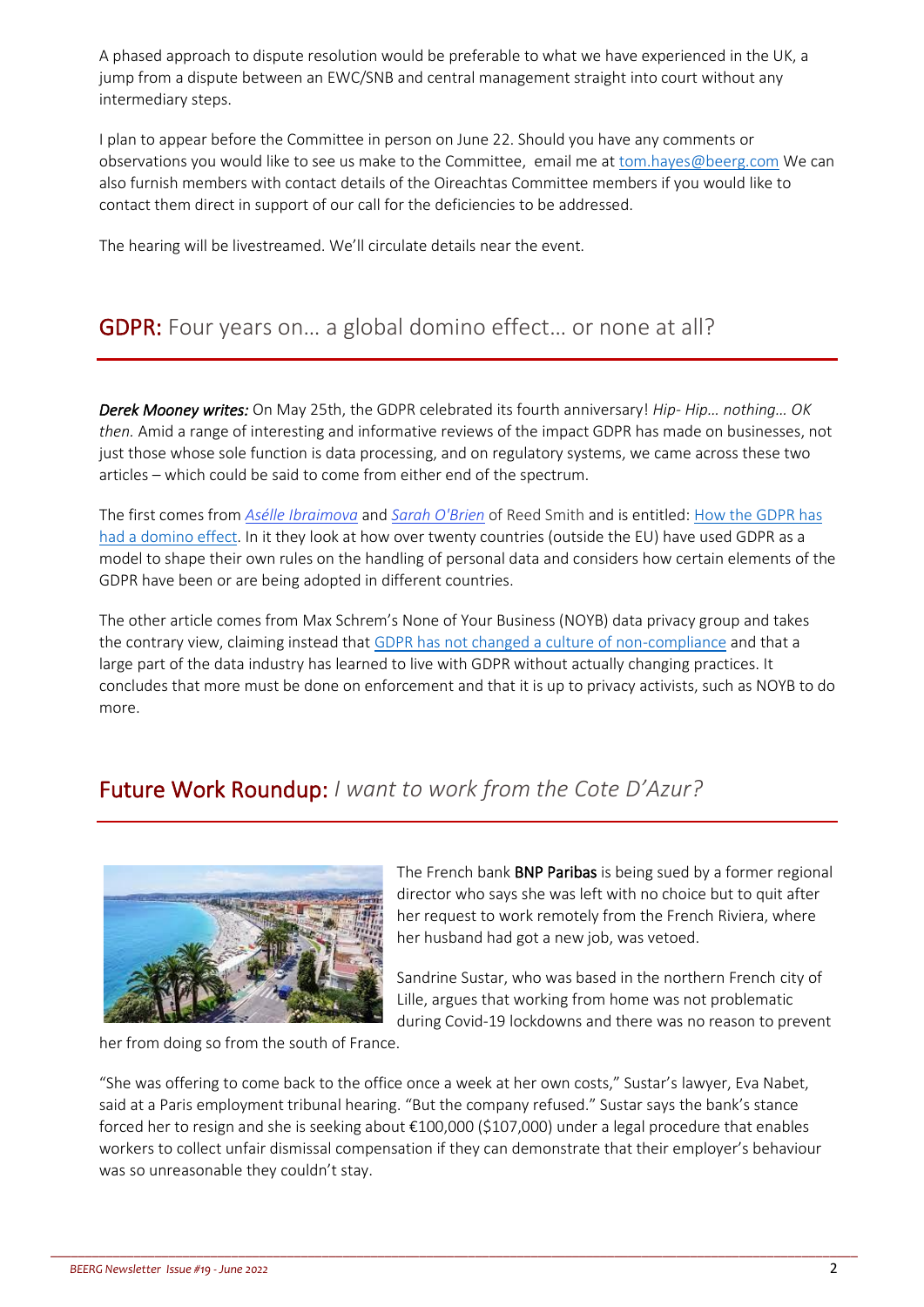By way of contrast with BNP, Zopa the British digital bank, has told staff they can work remotely abroad for up to 120 days a year without any change to their pay. The move is an expansion of a policy Zopa introduced a year ago, when it said staff could work abroad for as many as 90 days a year.

It has identified 13 countries — including Spain, Greece, Portugal, Italy, Bermuda, and Barbados — where employees could base themselves without facing onerous tax, legal and right-to-work obstacles. "We recognise the world of work is changing," Helen Beurier, Zopa's chief people officer, said. "The concept of work-life balance is no longer relevant. There isn't really a difference between work life and your personal life."

The UK-based consultancy, Global Counsel, has published a report on the *Future of Employment Regulation.* The report examines the impact of technology on workplaces and considers the views of businesses on the need for new regulations. It is based on a survey of over 200 business leaders[. The full](https://email.global-counsel.com/e3t/Ctc/OP+113/cK8DQ04/VWMf9C19S8gmVWLKWQ2-ZFJdV7Wb0N4KzSvbN5ZDtSZ5nCT_V3Zsc37CgLwMW3q-xJK3HlPZ7W2kCljw814DctW79tmm77PMWtnW96-x063py5X2W73L7yG3k4nrBW7yzqjm3JRQW0W6LkNZV8G2-XlW49hyfB6ckFZwW7xlqqx83kM2kW7KbqWB7hl38JW7jyKQW7-hg8FW6jCv5W4Z1VK5W7X4G755j1CVqW8n37Dw3NlwWBW5bVwrJ1dDL6_W2MLVYg24b6dpW6NVTql4l732YW9gG4p94F3YH3W80gvbB1zj3wRN4FFCGBZDjktW36TN7-4VHt0QVQ6lqP1PN2LqW5SWYsf12mSqDW943XqZ578BJVN6PNKjt9dcXLW9kGx-D6CwRkSW3d6Jk23vmYx8VPF7Rz5-Y4yrN2CDbKswkjD3W1VV8Z91J1Rl5W6yBbMF5LBy-ZW52MNc15W5KjXW5D1N7m31vz8xW5CqlQn8s2LFR32vM1)  [report is available here.](https://email.global-counsel.com/e3t/Ctc/OP+113/cK8DQ04/VWMf9C19S8gmVWLKWQ2-ZFJdV7Wb0N4KzSvbN5ZDtSZ5nCT_V3Zsc37CgLwMW3q-xJK3HlPZ7W2kCljw814DctW79tmm77PMWtnW96-x063py5X2W73L7yG3k4nrBW7yzqjm3JRQW0W6LkNZV8G2-XlW49hyfB6ckFZwW7xlqqx83kM2kW7KbqWB7hl38JW7jyKQW7-hg8FW6jCv5W4Z1VK5W7X4G755j1CVqW8n37Dw3NlwWBW5bVwrJ1dDL6_W2MLVYg24b6dpW6NVTql4l732YW9gG4p94F3YH3W80gvbB1zj3wRN4FFCGBZDjktW36TN7-4VHt0QVQ6lqP1PN2LqW5SWYsf12mSqDW943XqZ578BJVN6PNKjt9dcXLW9kGx-D6CwRkSW3d6Jk23vmYx8VPF7Rz5-Y4yrN2CDbKswkjD3W1VV8Z91J1Rl5W6yBbMF5LBy-ZW52MNc15W5KjXW5D1N7m31vz8xW5CqlQn8s2LFR32vM1)

# US: Webinar on US labor relations



LERA, the Labor and Employee Relations Association, recently hosted a webinar, moderated by Wilma Liebman, former Chair of the National Labor Relations Board, and Tom Kochan, George Maverick Bunker Professor of Management at the MIT Sloan School of Management, on *Inflection Points in Labor-Management Relations and Worker Activism: A Glance Back and a Look Ahead.* 

The webinar also features Noam Schreiber of the *New York Times.* A very interesting discussion that is well worth watching. There is a lot going on in US labor relations at this time. Whether these diverse developments amount to a major turning point,

with labor unions about to make a comeback, remains to be seen. You can watch it on YouTube here

In the UK, Sharon Graham, who last year was elected the first female general secretary of Unite the Union, said in an interview with the *Financial Times* that she believed that "this was a moment for the union movement to be reborn'' You can read the interview here.



# P&O Ferries: *We were right to sack 800 crew members*



The ultimate owner of P&O Ferries, Sultan Ahmed bin Sulayem of Dubai, said its management had done an 'amazing job' after it sacked 800 crew members in March. He said it now too late to reverse the dismissals as they were "in the past". Sulayem said that Peter Hebblethwaite, P&O's chief executive, "has done an amazing job because he managed to save the company instead of 3,000 people [being] out of a job".

"We said many times, [the UK government] can't do anything now because [the P&O decision] is in the past," he said, stressing the company only had two options available to it, to either switch to a cheaper workforce or cease operating. Sulayem said only one staff member had rejected the terms offered so "nobody was hurt". The choice P&O faced, he added, was either to sack the sailors or "bring down the company".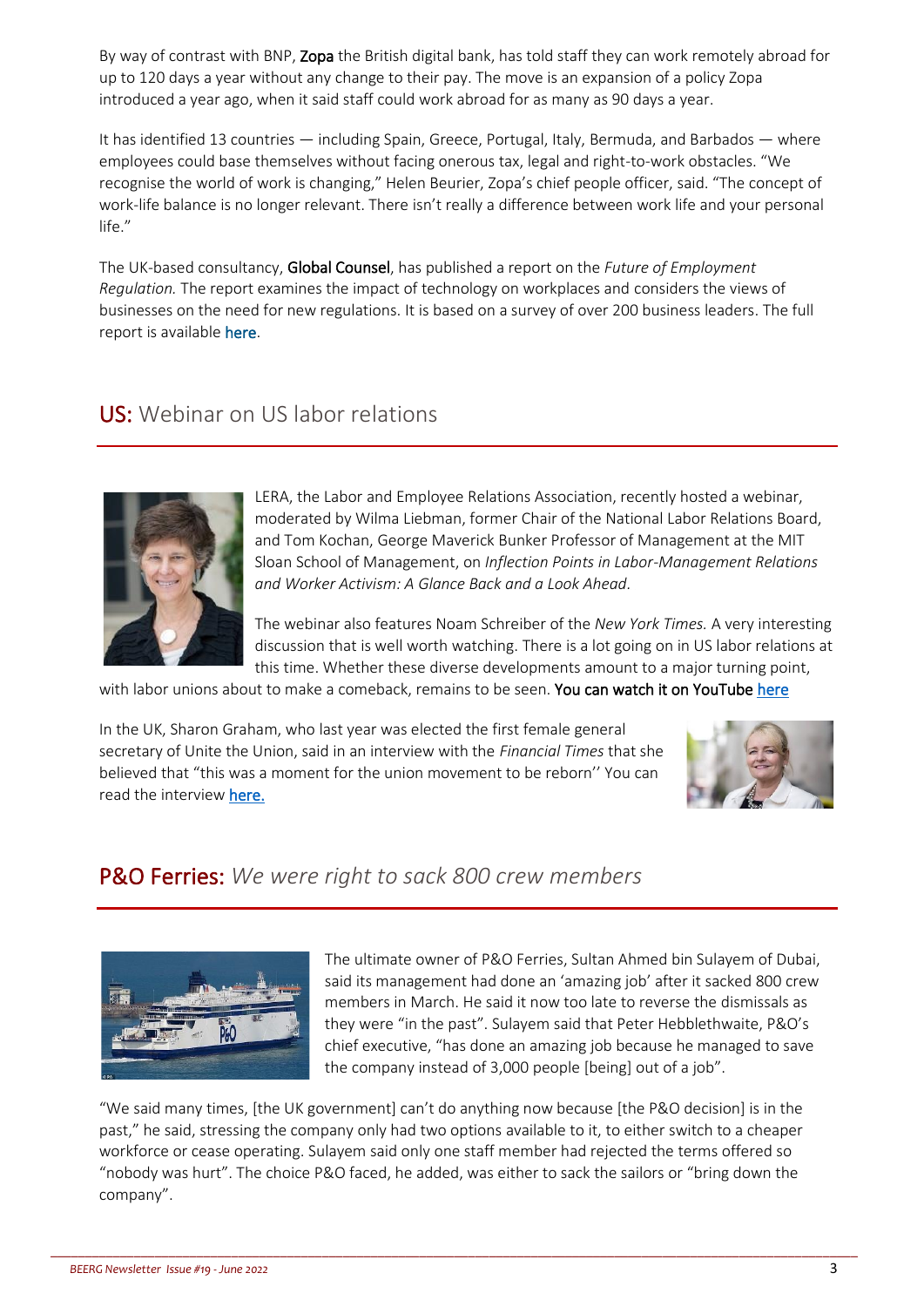Agency workers have replaced former crew and he said the company could now compete effectively: "Now the shipping vessels are serving the UK." He also suggested the government should be more appreciative because the company was helping ministers make a success of Brexit.

Sulayem linked the job losses with a perceived lack of support during the coronavirus pandemic: "Had they helped the company, it would have been a different situation." P&O received £11mn in furlough money from the government, according to Grant Shapps, transport secretary, who has called for it to be repaid.

We in BEERG are not convinced that the argument "sure, we broke employment law, but you can't do anything about it because it is done and you can't make us go back and undo it" is one we would recommend to member companies.

# Russia: "Company grab" law being pushed through



Russia is pushing through a new law allowing it to take control of the local businesses of western companies that decide to leave following Russia's invasion of Ukraine. The law, which could be in place within weeks, will give the government wide-ranging powers to intervene where there is a threat to local jobs or industry, making it more difficult for western companies to quit the country unless they are prepared to take a big financial hit.

The bill opens the way for Russia to appoint administrators over companies owned by foreigners in "unfriendly" countries, who want to quit the country. Moscow typically refers to countries as "unfriendly" if they have imposed economic sanctions on Russia, meaning any firms in the European Union or United States are at risk.

The draft law outlines how Russia could appoint an administrator to firms where at least 25% of the shares are in "unfriendly" foreign hands. It lays down a wide range of criteria for intervention, such as when a company plays a critical role as a local employer or provides important services. It makes clear that the state can justify taking control on many grounds.

The state-appointed administrator would also be allowed to sell the confiscated business, while its former owners would be barred from doing business in Russia.

# Unions: Strategic Litigation as a Legal Crossroads

*"Looking forward to starting our ETUI workshop on strategic litigation this afternoon, beginning with a discussion on the intersection between Occupational Safety and Health & data protection to empower workers and to protect their health and safety when AI is implemented in the workplace"*



We saw this on Twitter and thought that this is a sign of things to come.

Are unions and works councils gearing up to take legal cases over issues that intersect human resource management, health and safety, and data protection? Demands for information on algorithms will be at the heart of any such actions.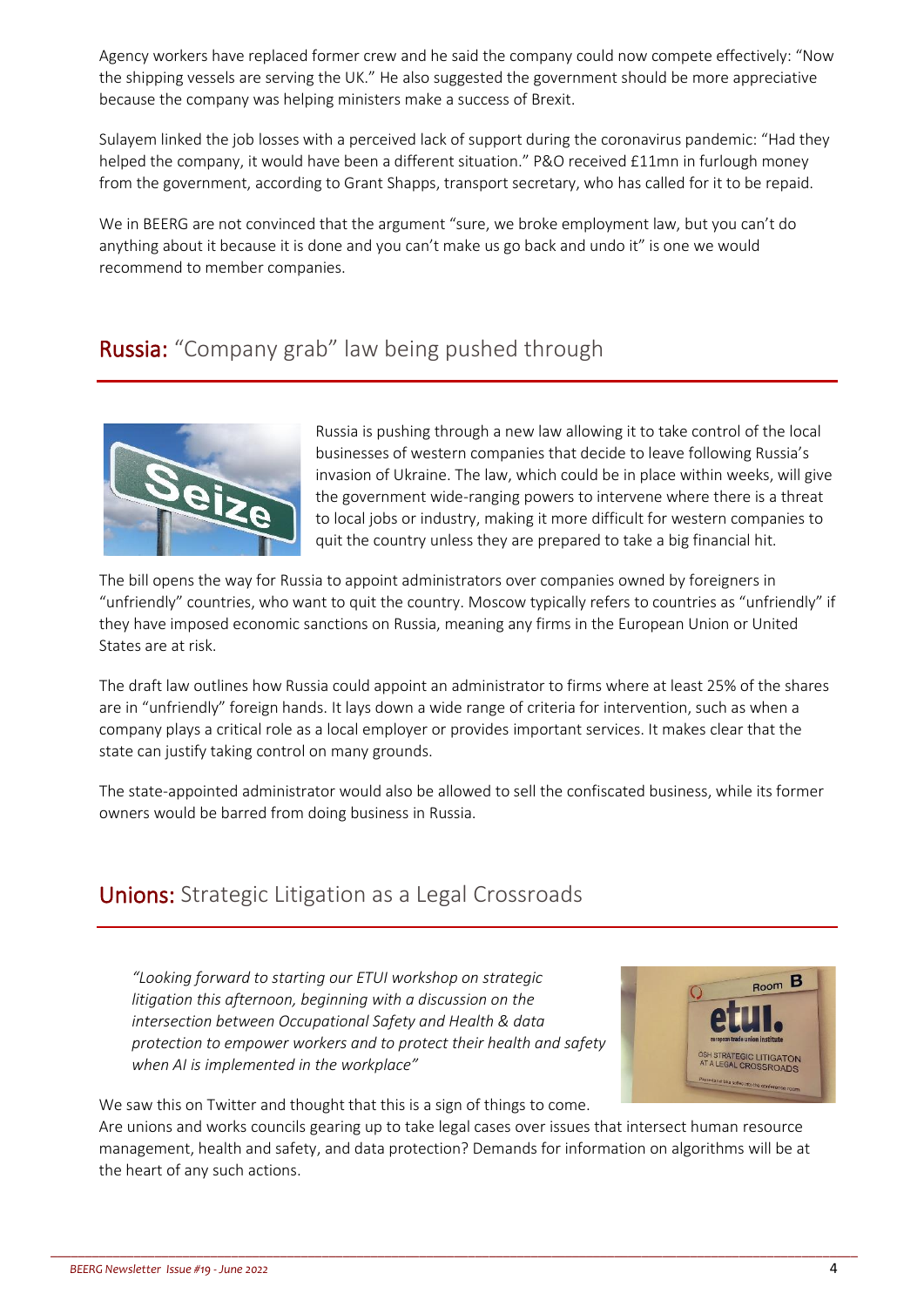

*Tom Hayes writes:* This week, Brian Sheehan, the editor of the weekly Irish report *Industrial Relations News,* retires. Brian has edited *IRN* since 1986 and has made it a weekly must-read for all those interested in Irish industrial relations. Brian and I have been friends for as long as he has edited *IRN.* Not only do we share a fascinating with industrial relations, but we are both died-in-the-wool Manchester United fans, during good times, and bad.

On my own behalf and on behalf of all of us in BEERG/HR Policy Global… I wish Brian well in his retirement… not that he is not putting his pen aside entirely, he

will continue to write for *IRN* and will cover issues of interest to us in BEERG such as EWCs.

We hope Brian has many years ahead of him. And good luck to Andy Prendergast who takes over as editor from Brian.

\_\_\_\_\_\_\_\_\_\_\_\_\_\_\_\_\_\_\_\_\_\_\_\_\_\_\_\_\_\_\_